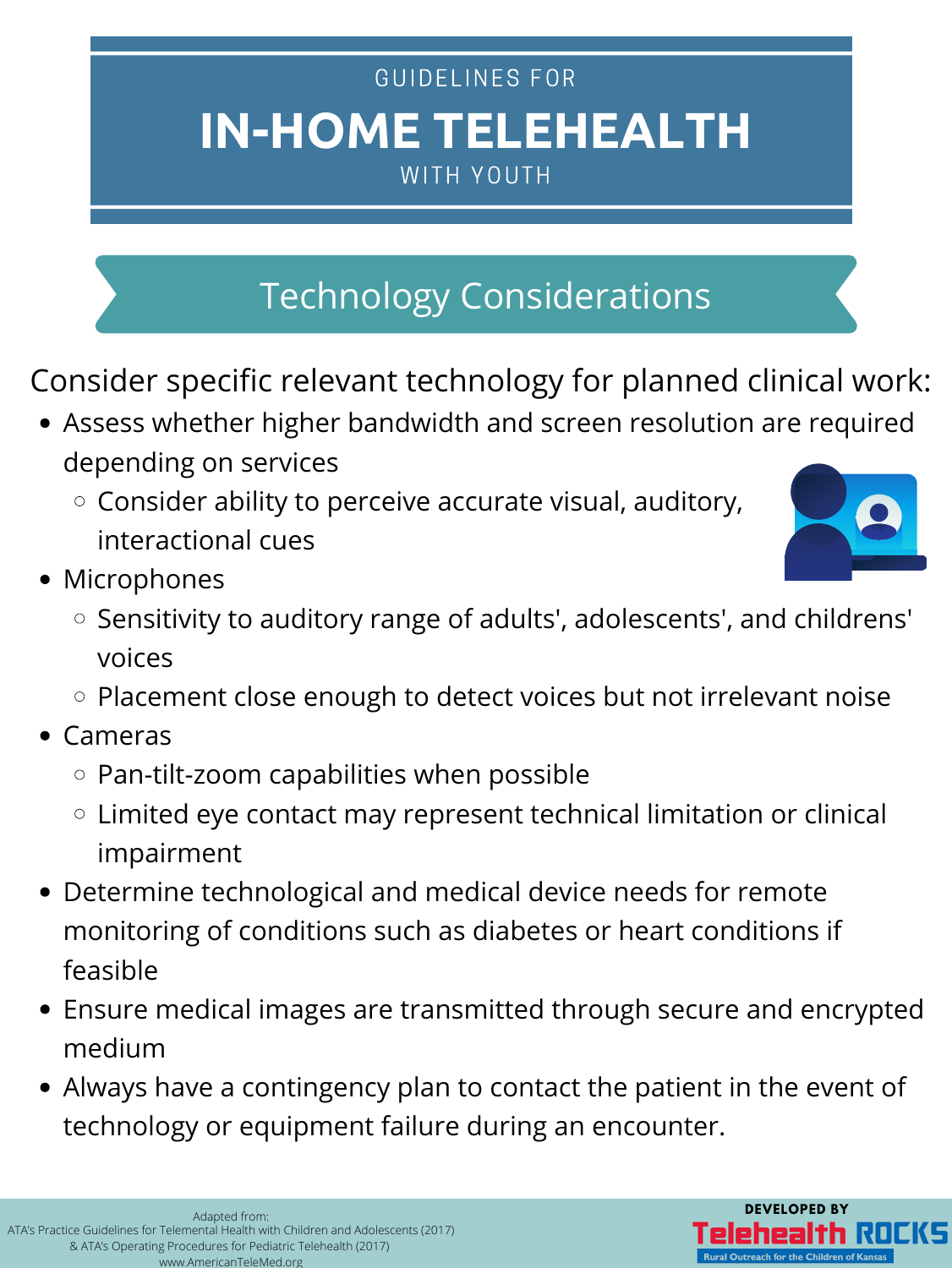# Optimizing Room and Environment



- Communicate specific room requirements to patients before session
	- Adequate room size for youth and participating parties
	- $\circ$  Light should ensure that room, youth, and participating parties are easily visualized
- Establish expectations of parent involvement (may be different across different visit types)
- Announce all parties who are present in respective rooms
- Document patients' physical location
- Consider patient and parent's motor skills, health literacy, and familiarity with technology
- Remind families to set device on stable surface to improve video quality and decrease distractions

- Minimize distraction and background noise
- Ensure environment meets standards for privacy and confidentiality
- Have process for verifying who Is present at patient site
- If trying to provide services from home during COVID-19 and children are present, try to get children set up with activities before session
- Communicate with patient if need to momentarily attend to child or other person you are caring for at home

#### Patient Site

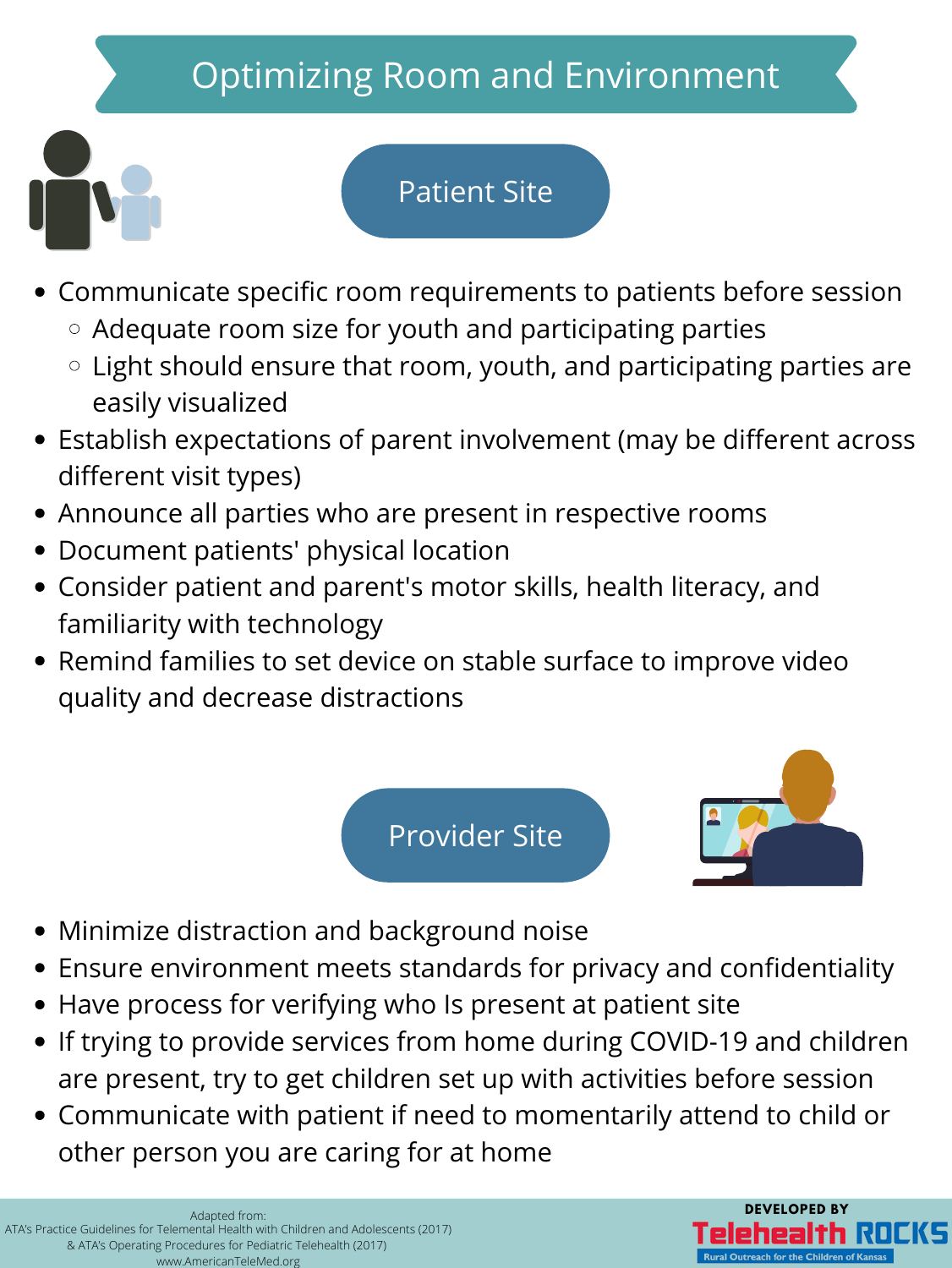# Legal, Regulatory, and Ethical Considerations

- Local state and federal legal and regulatory requirements at patient and provider locations
	- Licensure requirements related to scope of practice
	- Legality of providing treatment across state lines
	- $\circ$  Prescribing controlled substance via telehealth
- State-specific guidelines for pediatric services, regarding (but not limited to):
	- $\circ$  Consent and assent
	- Mandated reporting
	- Parental presence
	- $\circ$  Requirements for establishing a provider-patient relationship
	- $\circ$  Prescribing via telehealth
	- $\circ$  Transmission and storage of medical images
	- Legally defined age of majority
	- Reimbursement codes for Medicaid and other insurers
- Formal process for resolving ethical questions and Issues

- Professional liability insurance covers activities on all sites of telepractice
- Patient's basic understanding of, and agreement to, the specific use of telehealth
	- $\circ$  Inform of rights and responsibilities when receiving telehealth services, including right to refuse telehealth
- Elimination of conflicts of interest that could influence care decisions

- Provider's own clinical competence in providing care for the population
- Confidentiality needs and limits at provider and patient site (e.g., availability of a private room at either site)

# **Review:**

# **Verify:**

## **Assess:**